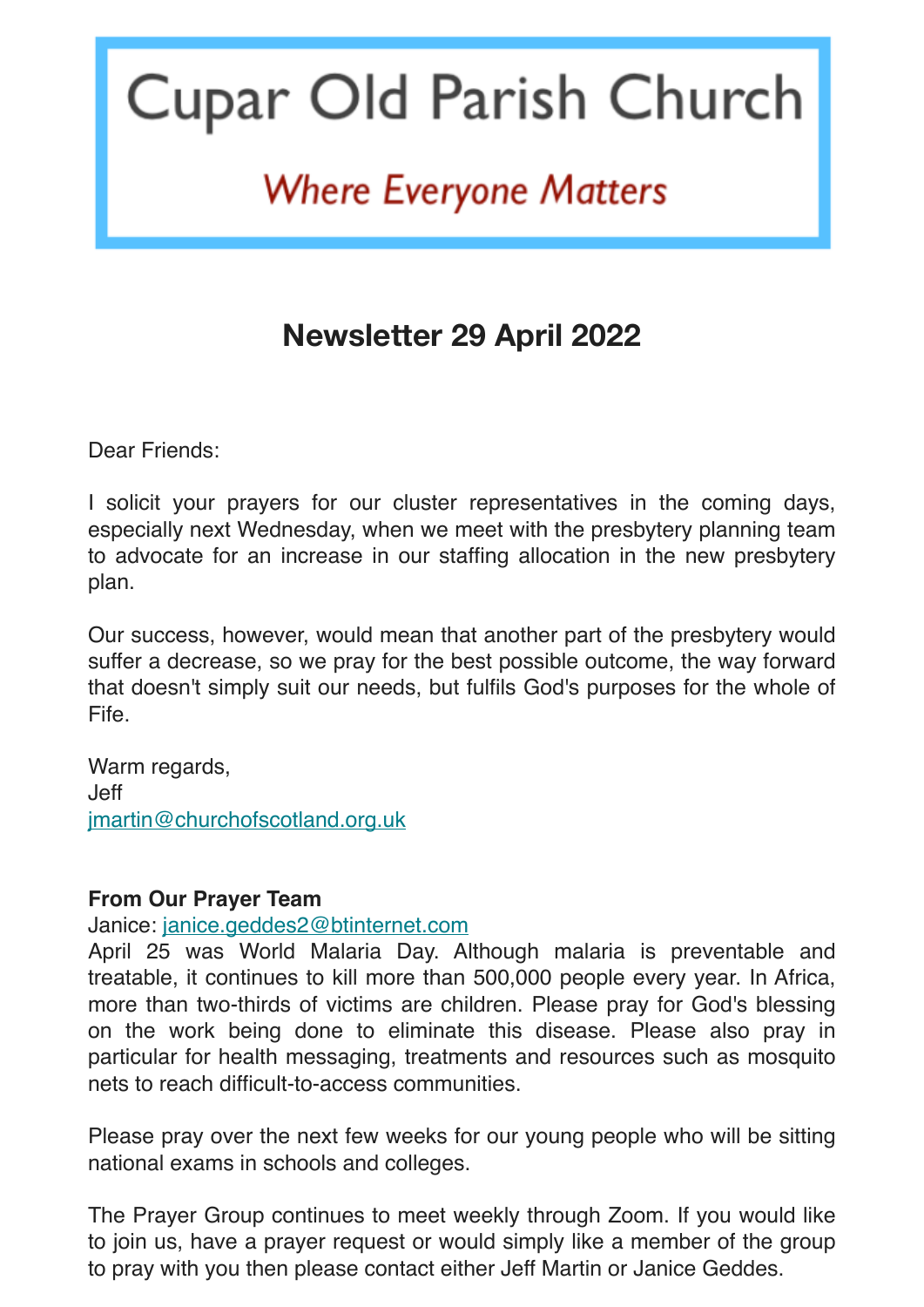#### **1May: Worship**

Please join us for gathered worship at 11:00am in the sanctuary or at 4:00pm in the Old Parish Centre. Sunday Club takes place in the afternoon, following a time of shared worship. The focus for this week is the conversion of Saul in Acts 9: 1-19. The 11:00 service will be uploaded to our YouTube channel in the afternoon, for viewing at your convenience:

[https://www.youtube.com/channel/UCdOxFrZ\\_kg94DYogylFAVEQ](https://www.youtube.com/channel/UCdOxFrZ_kg94DYogylFAVEQ)

#### **1 May: Communion in Monimail**

The Monimail Church will have celebrate the Sacrament of Holy Communion at their worship at 9:30am this Sunday. All are welcome.

#### **4 May: Coffee and Chat**

Jill: 07929 444 246 It's always a good time with friends at our weekly Coffee and Chat gathering, from 10:00 to 11:15am on Wednesdays. All ages are welcome.

#### **28 May: Save the Date for a Guild and Sunday Club Tea Party**

Eileen: [eileenjspurr@icloud.com](mailto:eileenjspurr@icloud.com)

The Cupar Old Parish Church Guild and Sunday Club will cohost a Platinum Jubilee Afternoon Tea Party on Saturday 28 May, from 2:00 to 4:00pm, in the Old Parish Centre. Tickets are £5 each, available from Guild members; children are free. Proceeds will go to the Guild projects.

#### **Reflection from Angus Allan: Good and Evil**

We were warned in advance that some of the scenes following on tv might prove to be distressing. Then the camera focussed on the bodies of three Russian soldiers left lying in the snow in one of Ukraine's cities. They could have been fathers, brothers, or sons; no one knew and no one seemed to care.

Paul is writing to the church in Rome (12:21) when he says: *"Do not be overcome by evil but overcome evil with good,"* So with the help of the Holy Spirit, we have always to aim for the goodness of God. The prophet Isaiah (64:66) reminds us that *'all our righteous acts are like filthy rags'*.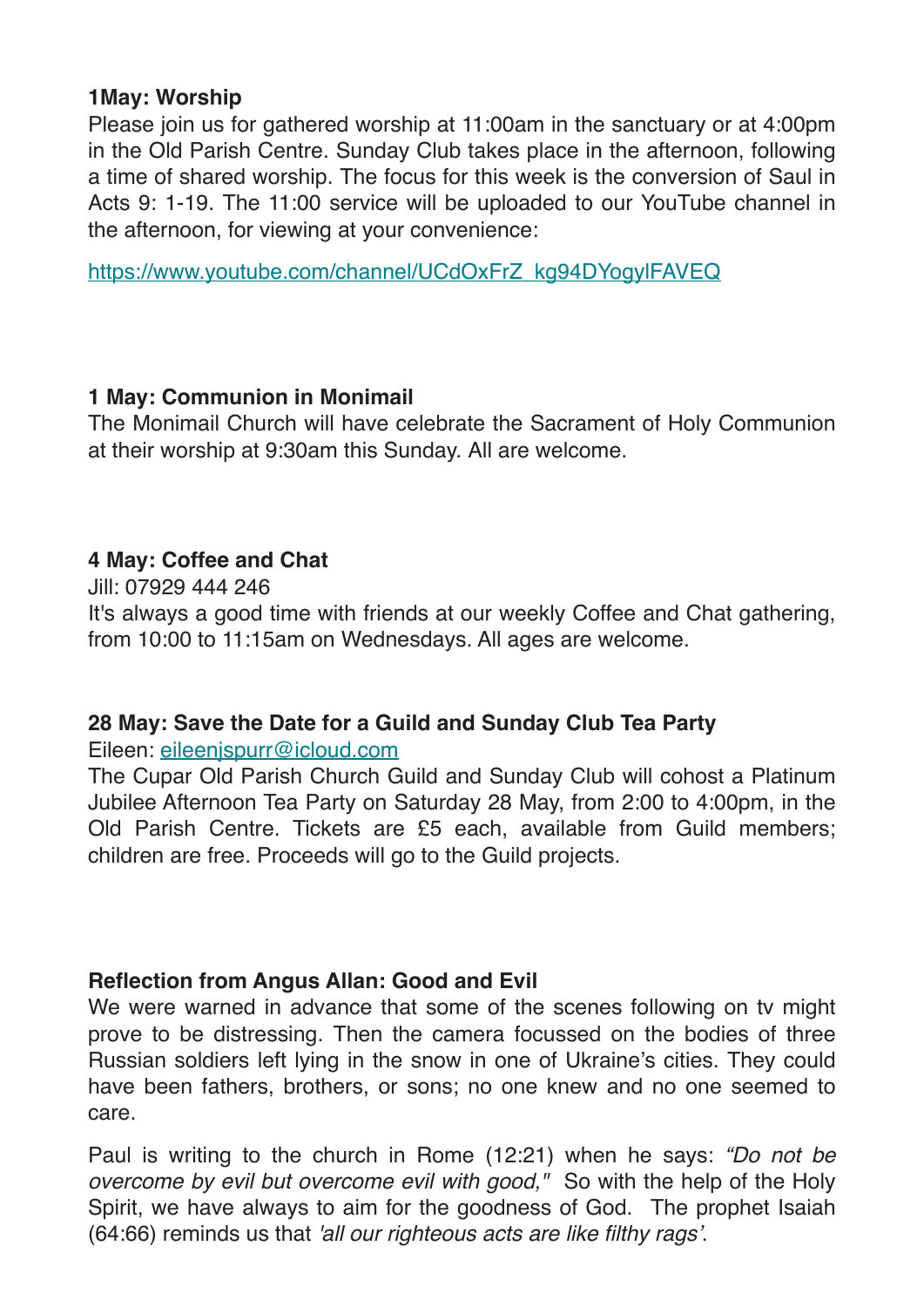We arrived in the market place in Whitehaven on Christmas Eve, with one of a family Angus John (Then a baby, now retired and known to some of you. He and his wife Sandra and the family lived in Cupar some time ago and were members of the church.) That night, in a thick smog, we made our way to our flat in the college grounds. It was dark and damp. A few years previously, in 1957, a reactor at Calder Hall had overheated and spewed radioactive dust over a wide area. The incident was hushed up at the time, but has since been branded 'the UK's Chernobyl'. Students came to college, mainly from Sellafield, to study chemistry and physics to National Certificate and degree level. I had the privilege of being invited along to Sellafield and saw some of the work going on in this vast nuclear power plant feeding electricity into the grid and processing spent fuel (which is still very radioactive).

Here we have a power at our disposal that can be used for generating electricity or making warheads. Putin claims to have 4000 of the latter, enough to destroy much of humanity and for a time at least, he ordered them to be on standby. It is to be hoped he is not tempted to go any way down that road.

How do our politicians in the west react to these threats? So far, they have been careful and restrained, knowing that involvement would lead to a third World War. But what about the church? Jesus advises his disciples not to be too anxious about the future: *'Therefore do not worry about tomorrow, tomorrow will worry about itself. Each day has enough trouble of its own.'* Mathew 6:34.

The song by Linda Randle, **One Day at a Time**, was recorded by Lena Martell in 1979, and reached number one in the charts: <https://www.youtube.com/watch?v=cDK6rO2jgao>

One day at a time, sweet Jesus, that's all I'm asking of you. Just give me the strength to do every day what I have to do.

Yesterday's gone, sweet Jesus, and tomorrow may never be mine. Lord, help me today, show me the way one day at a time.

After the resurrection and ascension the disciples gathered together in the upper room in Jerusalem, taking one day at a time, waiting for the coming of the Holy Spirit. And so today we are in the midst of a 'waiting time.' Waiting for problems of churches to be solved, waiting for war to cease and peace to prevail, waiting for evil to be overcome with good through the power of the Holy Spirit.

The psalmist encourages us to wait patiently through prayer and song to discover good at work:

I waited patiently for God,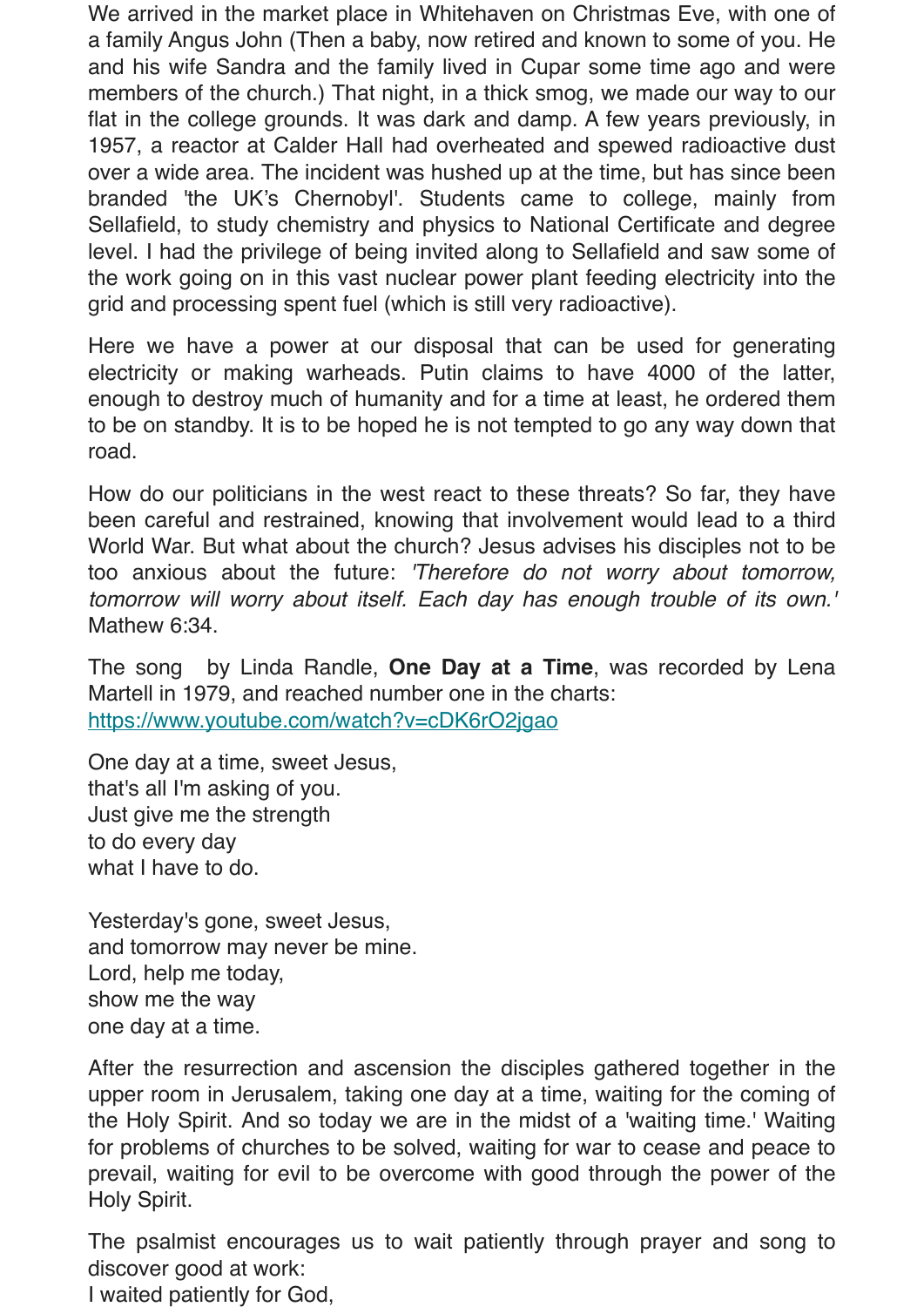for God to hear my prayer, and God bent down to where I sank and listened to me there. [Psalm 40; paraphrase by John L. Bell]

+ Help us, Lord, not to be too anxious about the future but to take one day at a time.

#### **Reflection from Peter Meager**

Peter: [meager52@btinternet.com](mailto:meager52@btinternet.com)

The story is told of a father who was helping his daughter with her homework when she received a text from her mother. It said, 'What do you want from life?' It wasn't the usual kind of message she got from her mum, but she didn't question it and she started exploring with her dad what she wanted from life. However, after only a couple of minutes, her phone 'pinged' again. It was her mum who had realised that predictive text had changed the message she had meant to send, 'What do you want from Lidl?'

The lead character in the Bible passage we're looking at this week, from the Book of Acts, certainly knew what he wanted from life. He is Saul from the town of Tarsus. He is an ardent Jew, committed to preserving the purity of his ancient faith and vehemently opposed to this new break away group that has sprung up following the execution of a Galilean teacher called Jesus. Saul had literally 'held the jaikets' while the mob was stoning the first Christian martyr, Stephen. (Acts 7:54-60) He now obtains international arrest warrants to pursue a group of believers who have settled in the Syrian capital, Damascus. He has a life's vital work ahead of him. What can stop him? God can – stop him dead in his tracks.

Luke is the narrator of the story in chapter 9:1-16. This is a pivotal moment for Saul and, indeed, for the fledgling church. We use the word, 'conversion,' to describe such a radical change in someone's life. This has the idea of going at full speed and momentum in one direction then, in an instant, doing an about turn and going in completely the opposite direction with the same drive and commitment. What accounts for such a fundamental change of direction? Luke will tell us and deems the story to be so important that he includes it three times in the book we know as the Acts of the Apostles, but which might be more accurately described as, 'The Acts of Apostolic Men.' Luke is the narrator when the story is retold later on in chapter 22:6-21 and a few chapters later, in chapter 26:12-18, he lets Saul himself, who has by this time changed his name to Paul, describe what happened; So let's delve into the first of these passages.

Saul and his band of religious zealots are nearing the city of Damascus when he is physically blinded as he is enveloped by a light which is more intense than the glaring midday sun. He falls to the ground and hears Jesus' voice, asking him, *'Why do you persecute me?*'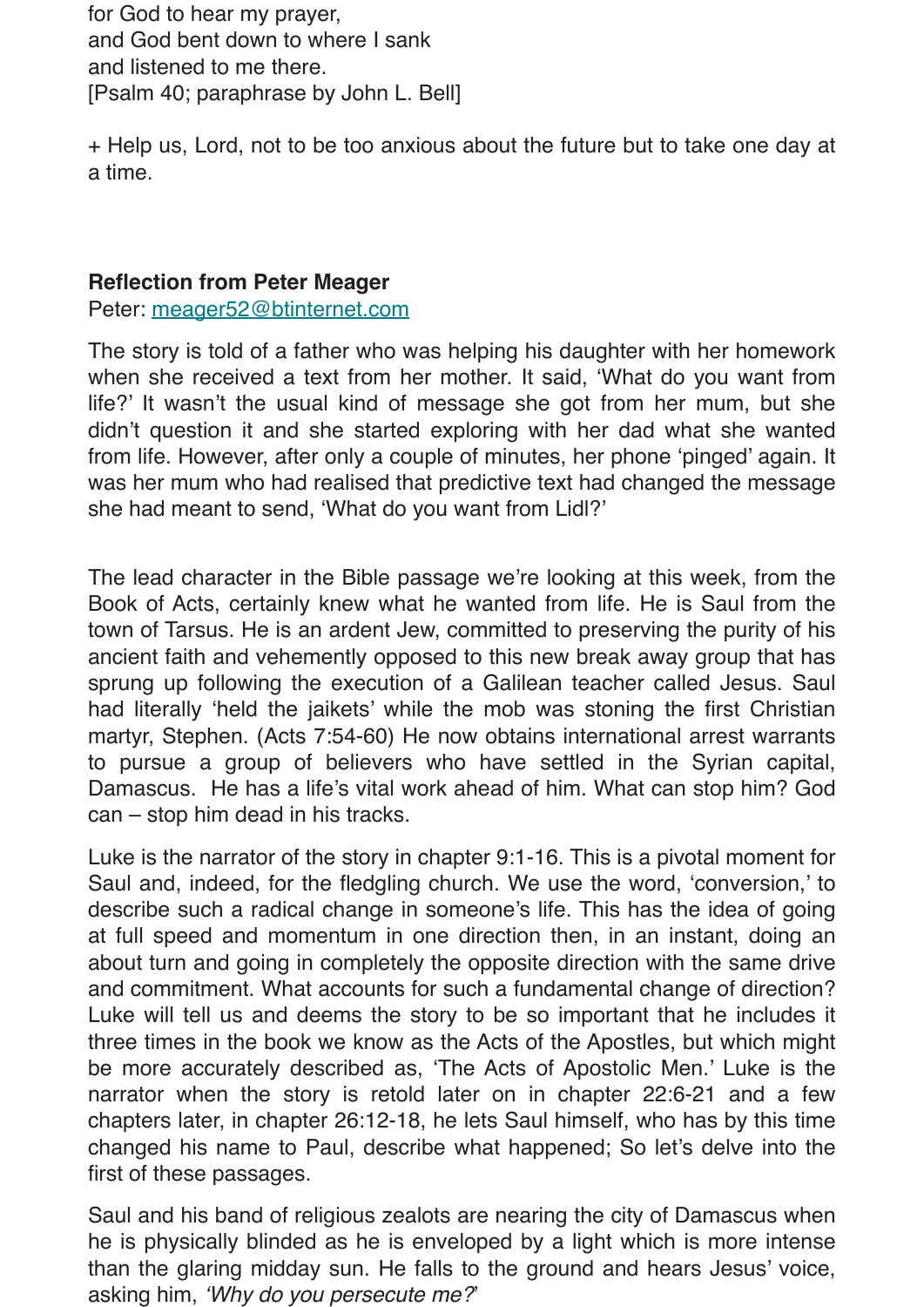In New Testament Greek there is no punctuation. Scholars who have translated the original texts have worked out the sense of the words and put in the punctuation marks accordingly. In verse five they have Saul asking, *'Who are you, Lord?*' because he does not recognise the voice he is hearing. But, if we change the punctuation slightly, another interpretation of this verse is possible. If we put the question mark after 'you', then Saul asks, 'Who are you?' There is then a pause while his mind is in turmoil over what's happening to him. Then the penny drops and he makes the astounding declaration, *'Lord!'* it is the very voice of God he is hearing. Jesus confirms what Saul has just realised. *'I am Jesus, whom you are persecuting.'*

It has been pointed out that there are similarities between Saul's experience and that of Moses at the burning bush (Exodus 3:3 and 19:16-22). There Moses has his own life-changing encounter with God. In both stories there is the appearance of fire or light; a divine voice calling out the human name twice; the humans seeking to know God's name; and lastly, both embarking on a life-changing journey. Paul soon becomes a leader who will take thousands through the waters of baptism on a journey to new life in the promised land of God's kingdom.

Speaking about Saul's dramatic turn around at Keswick in 2018, Jonathan Lamb points out that it is God who takes the initiative with Saul; God has the power to change him by shining a light into his life; spotlighting the fallacies in his thinking which have led to failures in his actions and showing him that Jesus can make him a new creation.

Conversion is not initially our activity; it is God in his grace, seeking us out and giving us a chance to respond to his amazing love for us. In verse sixteen when Jesus is speaking to Ananias he says of Saul, *'This man is my chosen instrument to proclaim my name to the Gentiles and their kings and to the people of Israel.'* Indeed, when Paul himself looks back on his life he realises that God had in fact been working on him since he was in his mother's womb. (Galatians 1:15)

As with Saul (verse six), the Lord takes us as we are and moulds us into the people he wants us to be. Jonathan Lamb remarks, 'God doesn't call the qualified. He qualifies the called!' God has an overreaching plan for the whole of our lives and he often sends his people to help us along. Ananias is one of the unsung heroes of the faith. Talk about being asked to put your head in the lion's mouth. (verses 11-16) The Lord asks him to present himself at the digs of one whom everyone knows is openly out to get Christians. Ananias was the first in a long line of anxious, frightened people who have carried out God's work and whose endeavours are probably all the more effective because of that. Ananias reaches out to Saul in compassion, 'Brother Saul,' he greets him and begins the process we need to learn too; how to turn Outsiders into Insiders.

God has the power to change. No one is beyond his reach. God has the power to help and that help often comes through God's faithful people.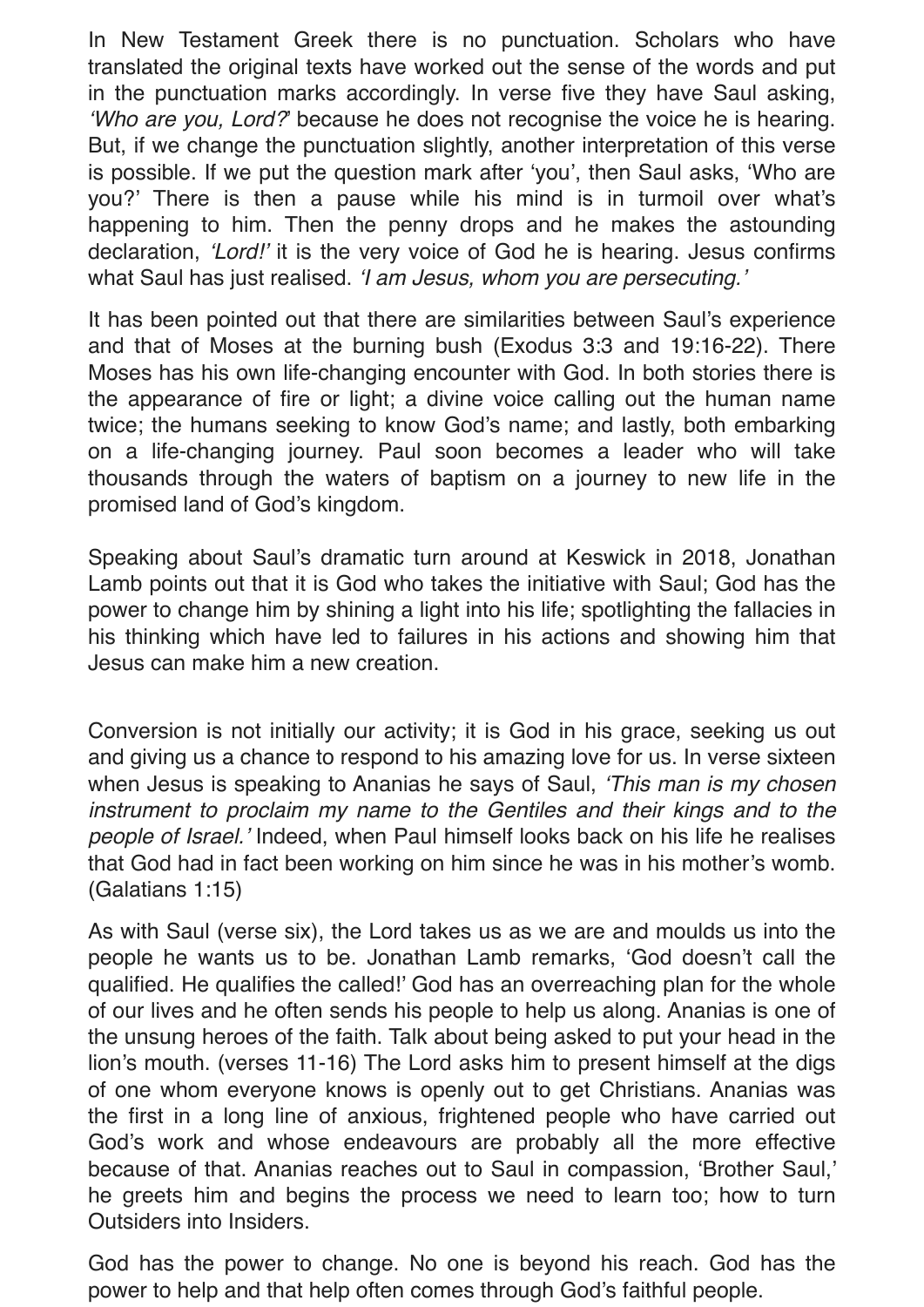#### **Song: And Can It Be?**

This hymn was penned by Charles Wesley and it is believed it was written the day after he came to faith. It has Paul describing the wonder of his coming to faith using, in part, imagery from the time when he had been miraculously freed from prison in Philippi (Acts 16:25-40) <https://youtu.be/Tu2uA6U4Fxg>

And can it be that I should gain An int'rest in the Saviour's blood? Died He for me, who caused His pain? For me, who Him to death pursued? Amazing love! how can it be That Thou, my God, should'st die for me? Amazing love! how can it be That Thou, my God, should'st die for me?

'Tis mystery all! The Immortal dies! Who can explore His strange design? In vain the firstborn seraph tries To sound the depths of love Divine! 'Tis mercy all! let earth adore, Let angel minds inquire no more. 'Tis mercy all! let earth adore, Let angel minds inquire no more.

He left His Father's throne above, So free, so infinite His grace; Emptied Himself of all but love, And bled for Adam's helpless race: 'Tis mercy all, immense and free; For, O my God, it found out me. 'Tis mercy all, immense and free; For, O my God, it found out me.

Long my imprisoned spirit lay Fast bound in sin and nature's night; Thine eye diffused a quickening ray. I woke, the dungeon flamed with light; My chains fell off, my heart was free, I rose, went forth, and followed Thee. My chains fell off, my heart was free, I rose, went forth, and followed Thee.

No condemnation now I dread; Jesus, and all in Him, is mine! Alive in Him, my living Head, And clothed in righteousness Divine, Bold I approach the eternal throne,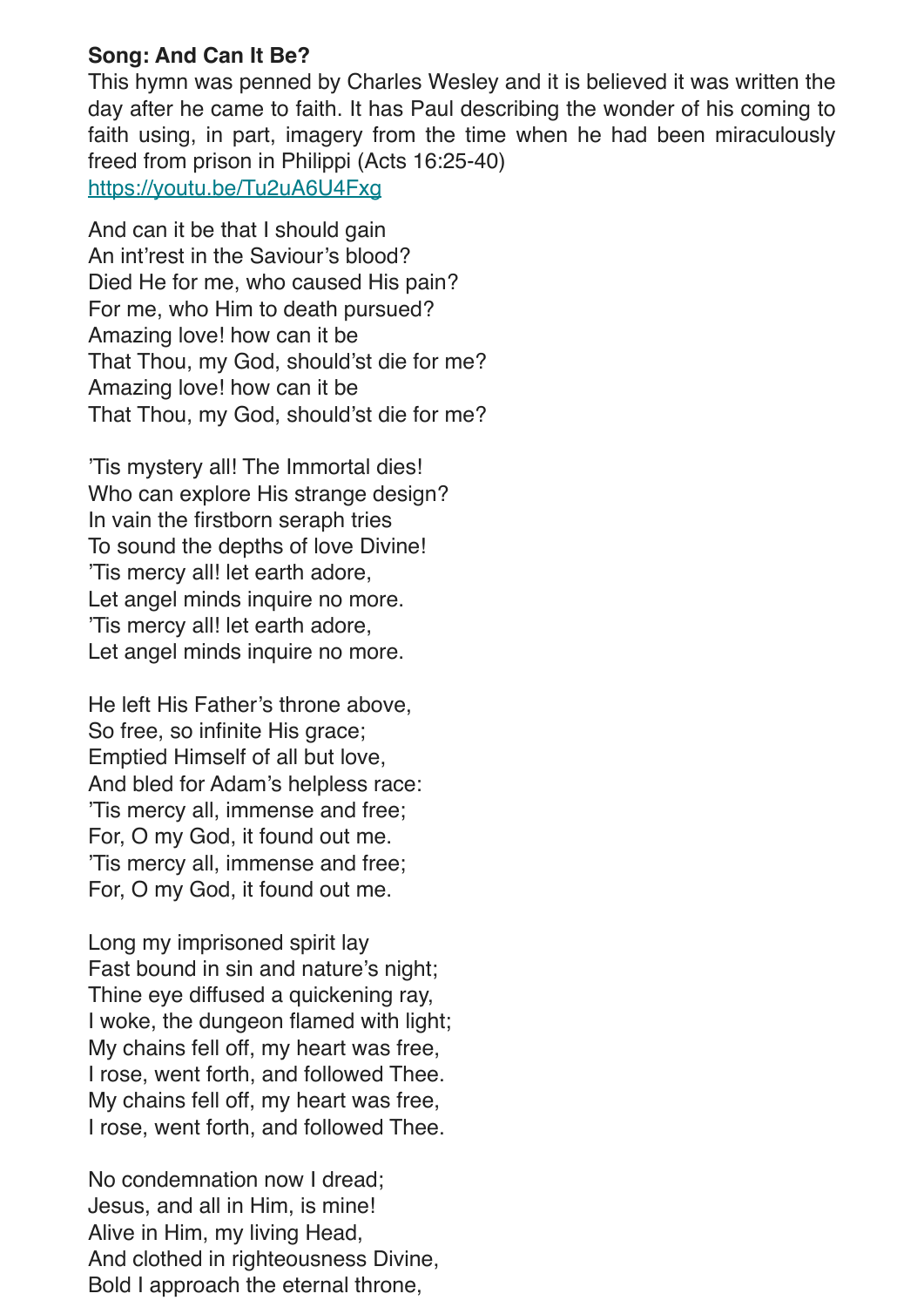And claim the crown, through Christ my own. Bold I approach the eternal throne, And claim the crown, through Christ my own.

#### **Reading, Acts 9:1-16**

*Meanwhile, Saul was still breathing out murderous threats against the Lord's disciples. He went to the high priest and asked him for letters to the synagogues in Damascus, so that if he found any there who belonged to the Way, whether men or women, he might take them as prisoners to Jerusalem.*

*As he neared Damascus on his journey, suddenly a light from heaven flashed around him. He fell to the ground and heard a voice say to him, 'Saul, Saul, why do you persecute me?'*

*'Who are you, Lord?' Saul asked. 'I am Jesus, whom you are persecuting,' he replied. 'Now get up and go into the city, and you will be told what you must do.'*

*The men travelling with Saul stood there speechless; they heard the sound but did not see anyone. Saul got up from the ground, but when he opened his eyes he could see nothing. So they led him by the hand into Damascus. For three days he was blind, and did not eat or drink anything.*

*In Damascus there was a disciple named Ananias. The Lord called to him in a vision, 'Ananias!' 'Yes, Lord,' he answered. The Lord told him, 'Go to the house of Judas on Straight Street and ask for a man from Tarsus named Saul, for he is praying. In a vision he has seen a man named Ananias come and place his hands on him to restore his sight.'*

*'Lord,' Ananias answered, 'I have heard many reports about this man and all the harm he has done to your holy people in Jerusalem. And he has come here with authority from the chief priests to arrest all who call on your name.'*

*But the Lord said to Ananias, 'Go! This man is my chosen instrument to proclaim my name to the Gentiles and their kings and to the people of Israel. I will show him how much he must suffer for my name.'*

#### **Prayer**

Gracious God who has made us in your own likeness; who has known us from the moment of conception; who has loved us from the foundation of the world, we marvel at the confidence you have in our potential and wonder that you should want to have anything to do with us.

We praise you for the moment when we became aware of the light of your presence shining all around us; when we heard you calling our names; realised our need of you due to our unworthiness and when we had the grace to turn to you, accept your forgiveness and start walking with you and